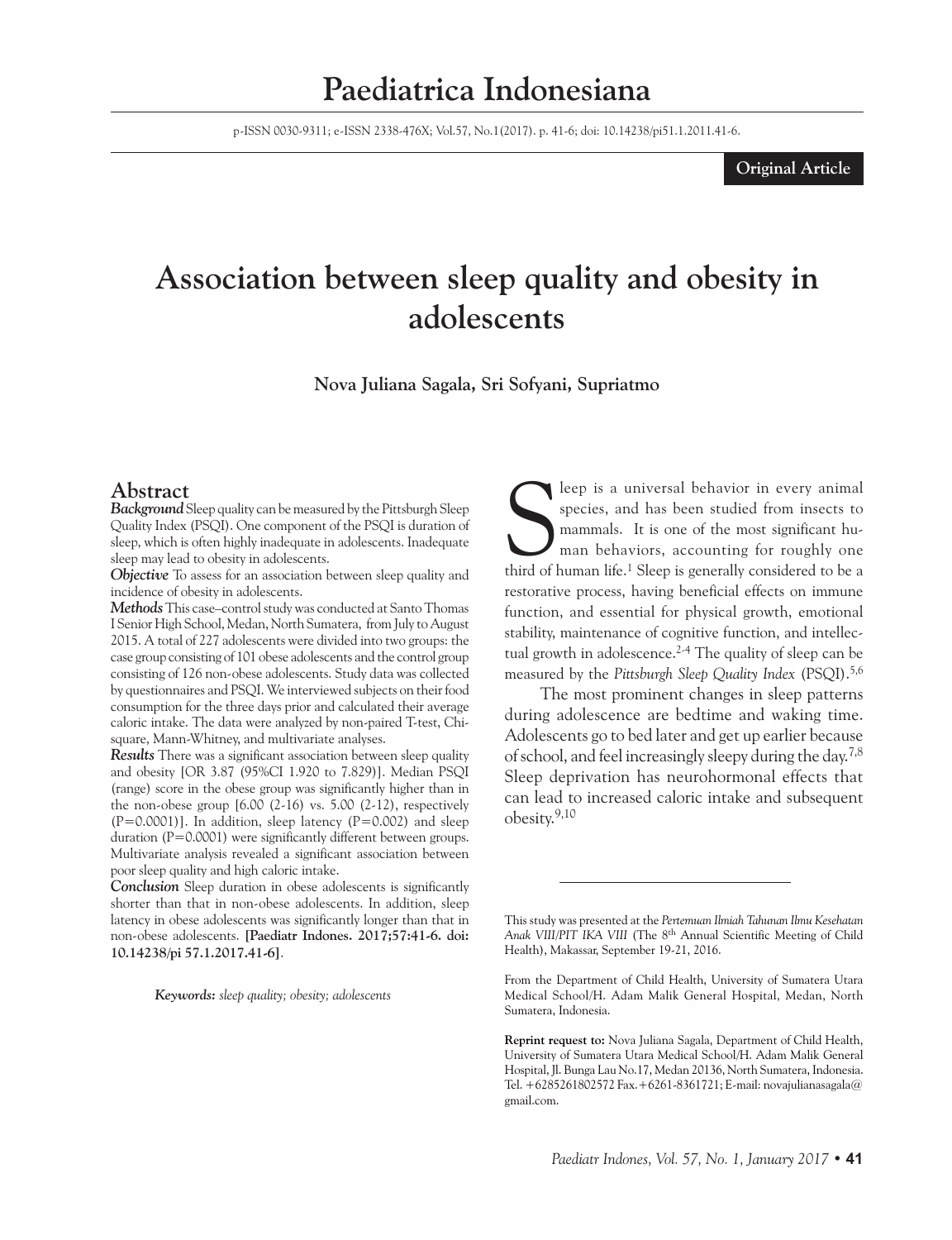Childhood obesity has reached epidemic levels globally. The *World Health Organization* (WHO) reported that an estimated 22 million children under 5 years of age and 10% of school-aged children between 5 and 17 years were overweight or obese.<sup>9,11,12</sup> Nutrition and physical activity have been the major focus of research on obesity prevention, while other risk factors such as sleep quality have received much less attention.<sup>13</sup>

We aimed to assess for an association between sleep quality and obesity in adolescents.

### **Methods**

This case-control study was performed in Santo Thomas I High School, Medan, from July 2015 until August 2015. Subjects were students aged 15 to 18 years who provided informed consent. The exclusion criteria were adolescents with at least one obese parent, consumed corticosteroids, or had a family history of diabetes mellitus.

Subjects' weights and heights were measured and their body mass index (BMI) calculated and plotted on the *CDC 2000* BMI curve14 Subjects were divided into two groups: the case group of obese adolescents and the control group of non-obese adolescents that included underweight, normal weight and overweight subjects. Subjects filled study data questionnaires and PSQI. Subjects' food consumption was verified by interview and we calculated the average caloric intake for the three days prior. A food model was used to help subjects describe the amount of food they had consumed.15 *The Nutrisurvey Program* was used to calculate caloric intake. High caloric intake was defined to be a higher than average caloric intake, according to the Indonesian Ministry of Health Regulation [*Peraturan Menteri Kesehatan Indonesia (Permenkes*)] No. 13/1975. Nonhigh caloric intake was defined to be average or lower than average caloric intake, according to the Ministry of Health Regulation.16

The PSQI is an effective instrument for measuring quality of sleep. The PSQI can be used to differentiate "poor" and "good" sleep quality by measuring seven components: subjective sleep quality, sleep latency, sleep duration, habitual sleep efficiency, sleep disturbances, use of sleeping medications, and daytime dysfunction over a one-month period. A global score of ≤5 indicates

a "good" quality of sleep, while global score of >5 indicates a "poor" quality of sleep, with higher scores reflecting poorer sleep quality.<sup>6</sup>

This study was approved by the Research Ethics Committee of the University of Sumatera Utara Medical School. Data were analyzed by non-paired T-test, Chi-square test, Mann-Whitney test, and multivariate analysis. Level of significance was defined by P<0.05 with 95% confidence intervals.

## **Results**

A total of 227 adolescents who fulfilled the inclusion criteria were divided into two groups: the case group of 101 obese adolescents and the control group of 126 non-obese adolescents. Subjects' characteristics are described in **Table 1**. More males in obese group.

Differences in PSQI score and caloric intake between groups are shown in **Table 2**. Overall PSQI

**Table 1**. Baseline characteristics of subjects

| Characteristics                       | Obese group     | Non-obese       |  |
|---------------------------------------|-----------------|-----------------|--|
|                                       | $(n=101)$       | group $(n=126)$ |  |
| Gender, n (%)                         |                 |                 |  |
| Male                                  | 62(61.4)        | 50 (39.7)       |  |
| Female                                | 39 (38.6)       | 76 (60.3)       |  |
| Median age (range), years             | 16.0            | 15.8            |  |
|                                       | $(15.0 - 17.9)$ | $(15.0 - 17.9)$ |  |
| Mean body weight (SD), kg             | 87.5 (13.5)     | 60.5 (10.0)     |  |
|                                       | 165.0           | 162.0           |  |
| Median body height (range), cm        | $(142-179)$     | $(147-181)$     |  |
| Median BMI (range), kg/m <sup>2</sup> | 31.2 (24-47)    | 23.0 (17-29)    |  |

scores are a total of the individual component scores. Obese subjects had higher median sleep latency and duration scores than the non-obese subjects, indicating poorer quality in these two components of the PSQI. Median caloric intake was based on food consumption for three days and obese subjects also had significantly higher caloric intake than the non-obese group.

A comparison of sleep quality and obesity is shown in **Figure 1**. Poor sleep quality was found in 55.8% of obese subjects and 44.2% of non-obese subjects.

The associations between obesity and sleep quality as well as obesity and caloric intake are shown in **Table 3**. The risk of obesity in males with poor sleep quality was higher than that in females (OR 4.3 *vs.*  3.7, respectively). Caloric intake was categorized as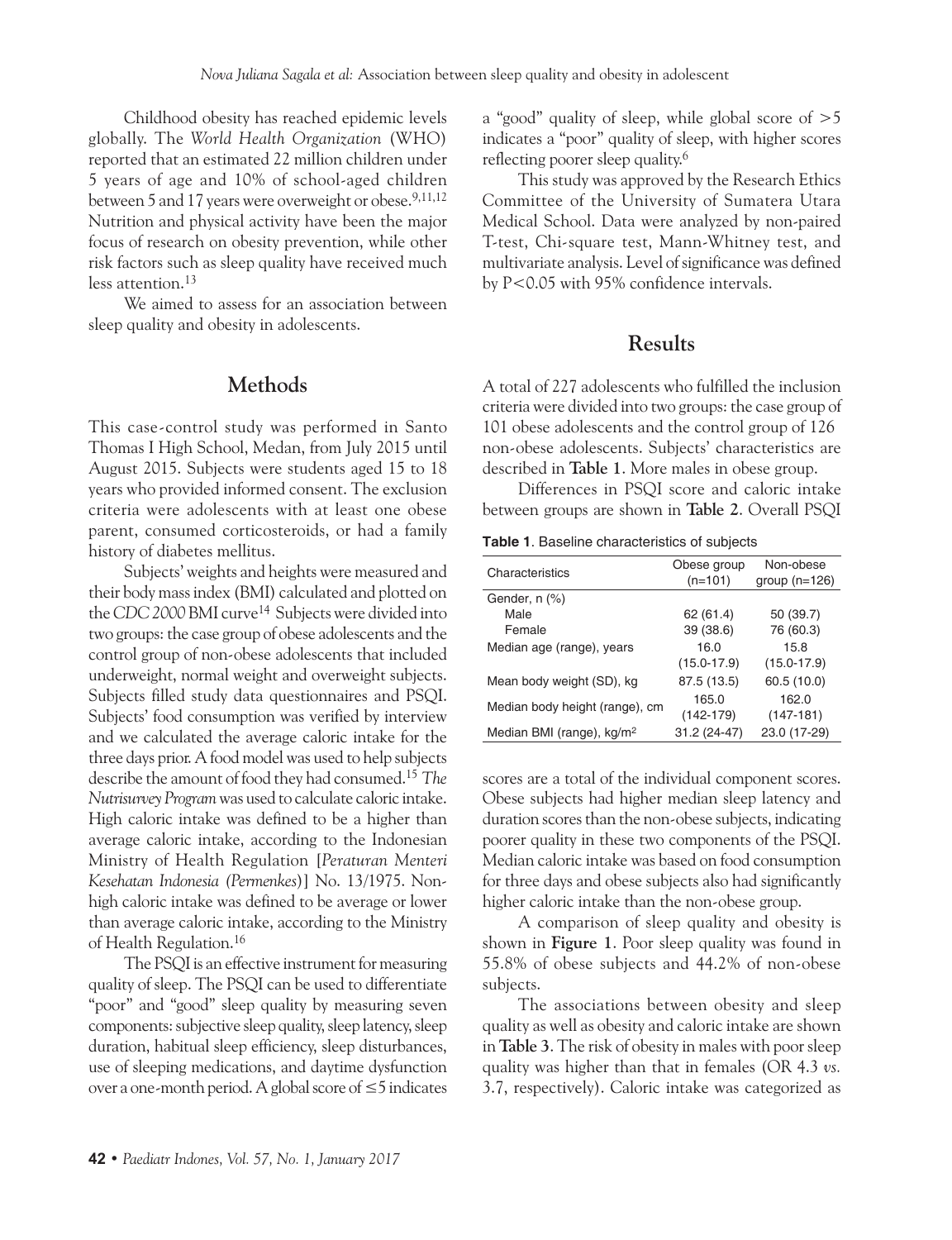| Variables                           | Obese group<br>$(n=101)$  | Non-obese group (n=126) | P value |
|-------------------------------------|---------------------------|-------------------------|---------|
| Median PSQI (range)                 | $6.00(2-16)$              | $5.00(2-12)$            | 0.0001  |
| Median PSQI components (range)      |                           |                         |         |
| Subjective sleep quality            | $1.00(0-3)$               | $1.00(0-2)$             | 0.348   |
| Sleept latency                      | $1.00(0-3)$               | $1.00(0-3)$             | 0.002   |
| Sleep duration                      | $2.00(0-3)$               | $1.00(0-3)$             | 0.0001  |
| Habitual sleep eficiency            | $0.00(0-3)$               | $0.00(0-2)$             | 0.137   |
| Sleep disturbance                   | $1.00(0-3)$               | $1.00(0-3)$             | 0.291   |
| Use of sleeping medication          | $0.00(0-3)$               | $0.00(0-3)$             | 0.088   |
| Daytime dysfunction                 | $1.00(0-3)$               | $1.00(0-3)$             | 0.464   |
| Median caloric intake (range), kcal | 2,682.40 (1,961-<br>3.233 | 2,212.20 (1,534-2,799)  | 0.0001  |

**Table 2**. The distribution of PSQI score and quantity of caloric intake between obese and non-obese group

\*Mann-Whitney test

0-3 value based on scoring PSQI questionnaire for every components

Subjective sleep quality : 0= very good 1= good, 2=poor, 3=very poor

Sleep latency : total score of

• Time falling asleep 0=<15 minutes 1=16-30 minutes 2=31-60 minutes 3= >60 minutes

• Cannot sleep in 30 minutes 0=not during the past month 1=less than once a week 2=once or twice a week 3=three or more times a week Sleep duration 0=> 7 hours 1=>6-7 hours 2=5-6 hours 3=<5 hours

Sleep efficiency : 0: ≥85% 1=75-84% 2=65-74% 3=<65%

Sleep disturbance, Use of sleeping medication, Daytime dysfunction :

0=not during the past month 1=less than once a week 2=once or twice a week 3=three or more times a week

**Table 3**. The association of sleep quality and caloric intake with obesity

| Variables              | Obese group<br>(n=101) | Non-obese group<br>$(n=126)$ | P value* | <b>OR</b> | 95% CI        |
|------------------------|------------------------|------------------------------|----------|-----------|---------------|
| Sleep quality, $n$ (%) |                        |                              |          |           |               |
| Male                   |                        |                              |          |           |               |
| Poor                   | 45 (72.6)              | 19 (38.0)                    | 0.001    | 4.3       | 1.94 to 9.60  |
| Good                   | 17 (27.4)              | 31(62.0)                     |          |           |               |
| Female                 |                        |                              |          |           |               |
| Poor                   | 32(82.1)               | 42 (55.3)                    | 0.005    | 3.7       | 1.45 to 9.42  |
| Good                   | 7(17.9)                | 34 (44.7)                    |          |           |               |
| Caloric intake, n(%)   |                        |                              |          |           |               |
| High                   | 91(90.1)               | 61(48.4)                     | 0.0001   | 9.7       | 4.62 to 20.33 |
| Not high               | 10(9.9)                | 65 (51.6)                    |          |           |               |
| *Chi-square            |                        |                              |          |           |               |

| Sleep quality | High caloric intake<br>$(n=152)$ | Not high caloric intake<br>$(n=75)$ | P value* | ΟR   | 95% CI       |
|---------------|----------------------------------|-------------------------------------|----------|------|--------------|
| Poor          | 103 (67.8)                       | 35(46.7)                            | 0.002    | 2.40 | 1.36 to 4.23 |
| Good          | 49 (32.2)                        | 40 (53.3)                           |          |      |              |
| 'Chi-square   |                                  |                                     |          |      |              |

high or not-high. A significantly higher percentage of obese subjects (both males and females) had poor sleep quality than did non-obese subjects [males: 72.6% *vs.*  38.0%, respectively (P=0.001); females: 82.1% *vs.*  55.3%, respectively (P=0.005)].

The association between sleep quality and caloric intake is shown in **Table 4.** There was a significant association between poor sleep quality and high caloric intake (OR 2.40; P=0.002).

Multivariate analysis of variables that contributed to obesity with P<0.25 is shown in **Table 5**. Overall, high caloric intake was the strongest factor that contributed to obesity.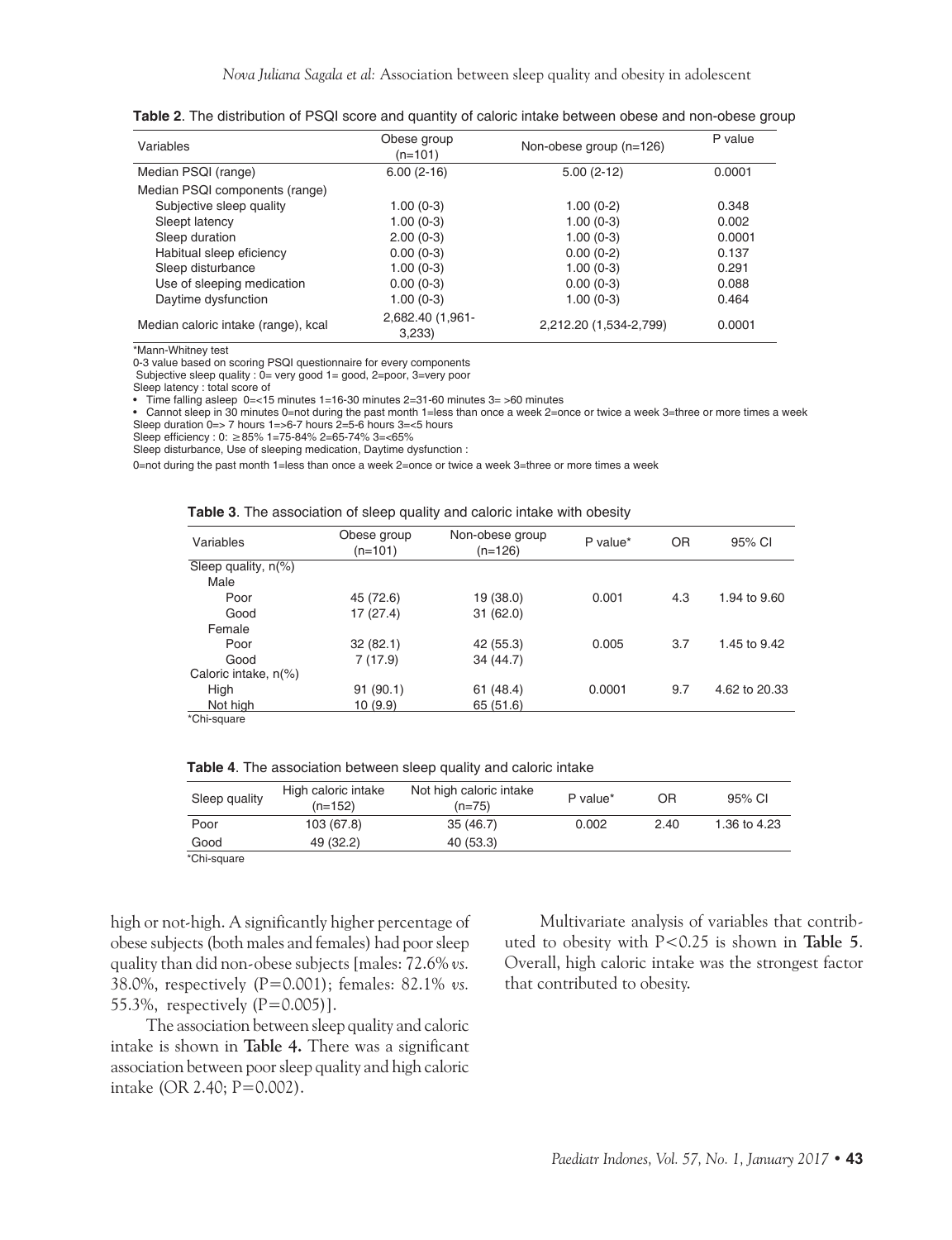

### **Discussion**

Obesity is the accumulation of excess body fat which may adversely affect health.<sup>17</sup> High rates of childhood obesity have been evident not only in developed countries, but in recent years developing countries have also joined the trend.<sup>18</sup> The prevalence of obesity in Indonesia has reached 10.3%, with nearly the same incidence reported in Medan (10.4%).19,20 In this study, the mean body weight of both the obese and non-obese groups exceeded normal body weight, according to *Angka Kecukupan Gizi* (recommended daily allowance/ RDA) recommendations, that is, 46-56 kg for males and 46-50 kg for females.<sup>16</sup> The median body heights of both groups were appropriate, for age according to RDA recommendations, that is, 155-165 cm. The BMI in both groups exceeded the RDA recommendation, that is, 18.42-20.56 kg/ m2 for males and  $19.14 - 20.02$  kg/m2 for females.<sup>16</sup> This result may have been due to the inclusion of overweight subjects in the non-obese group.

We found that the risk of obesity in males was greater than that in females. Our finding is consistent with studies in Brazil and South Korea, which found that 53% of obese adolescents were male. The higher likelihood of being overweight or obese among male youths may be associated with testosterone, which is actively produced during puberty. Testosterone decreases serum leptin secretion by 62%.<sup>21,22</sup> Leptin is a hormone that controls satiety. Low leptin levels lead to an increase in appetite.<sup>11,21</sup> Several epidemiological studies have noted links between obesity and sleep.<sup>12</sup>

**Table 5.** Multivariate analysis of factors that contribute to obesit

| Variables      | P value | ΟR    | 95% CI        |
|----------------|---------|-------|---------------|
| Sleep quality  | 0.0001  | 3.87  | 1.92 to 7.83  |
| Gender         | 0.0001  | 4.02  | 2.03 to 7.97  |
| Caloric intake | 0.0001  | 12.03 | 5.23 to 27.66 |
| *Chi-square    |         |       |               |

The major sleep problem among adolescents is sleep deprivation. 23 Sleep duration also contributes to sleep quality. $6,12$ 

In our study, most adolescents had poor sleep quality, and the median PSQI score in the obese group was significantly higher than that in the nonobese group. A study in Lebanon found that 58.7% of adolescents had poor sleep quality with the mean PSQI score was 6.57 and a range of PSQI scores of 3 to 10. 24 In addition, a Texas study stated that in obese woman aged 16 - 40 years, the mean PSQI score was 6.2. 25 Our median PSQI scores were similar to that in the Lebanon (6.57) and Texas studies.

Shorter sleep duration is associated with increased ghrelin levels and decreased leptin levels. Ghrelin increases the appetite, whereas leptin reduces it; hence, these hormonal changes lead to an increase in appetite.25-27 Furthermore, later bedtimes may provide more opportunities to eat. These conditions together tend to lead to an increased caloric intake. Short sleep duration also causes tiredness and daytime drowsiness, which in turn can lead to decreased physical activity and a preference for watching television.27 Finally, some evidence has shown that when people sleep less, their core body temperature drops. All of these mechanisms (increased calori intake and decreased physical activity) have roles in altered energy expenditure.<sup>9</sup>

We found a significant difference in sleep duration between the two groups. The median score of sleep duration in obese group was 2 which means that the obese group had a sleep duration of 5 to 6 hours, whereas median score in the non-obese group was 2 which means the non obese had sleep duration ≥6 to 7 hours. Similarly, previous studies showed that increased BMI was associated with shorter sleep duration.28,29

Sleep latency was also significantly different between the two groups. A Sao Paulo study in obese adolescents aged 15 to 19 years reported that 63.3%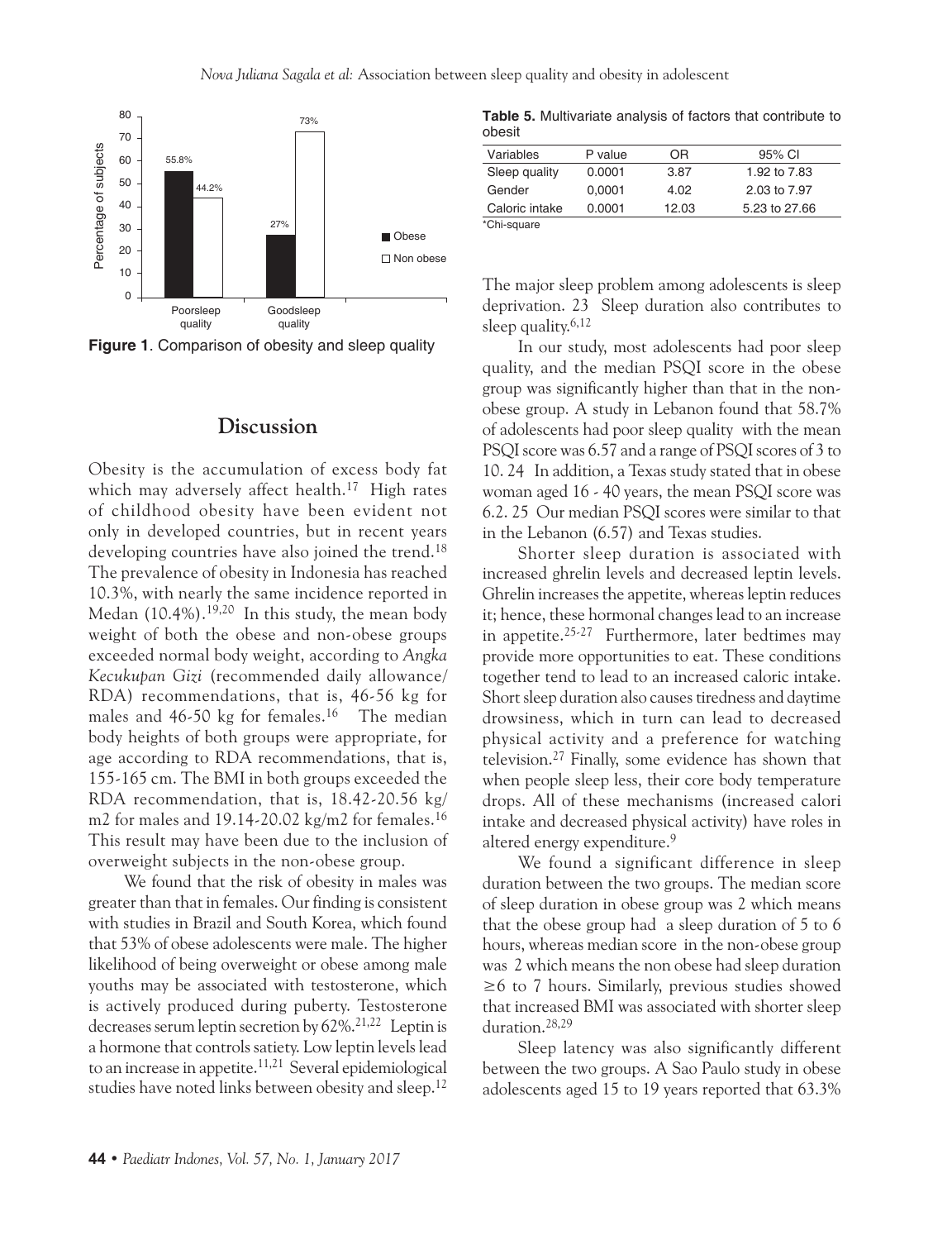of subjects slept less than 8 hours per day, and 87.27% of the subjects reported that their sleep latency was more than 30 minutes.<sup>30</sup> We found that 55.8% of subjects with poor sleep were obese. Previous studies in Pekanbaru and Atlanta, reported that 39.4% and 43.7% of poor sleepers were obese.31,32

Several limitations in this study were the casecontrol method, the dependence on subjects' memory for data recollection, which may have been subject to recall bias, and the lack of data on daily physical activity and sedentary lifestyle.

In conclusion, there is a significant relationship between poor sleep quality and obesity in adolescents. Sleep duration in obese adolescents is significantly shorter than that in non-obese adolescents. In addition, sleep latency in obese adolescents was significantly longer than that in non-obese adolescents.

## **Conflict of Interest**

None declared.

### **References**

- 1. Sadock BJ, Sadock VA. Normal sleep and sleep disorder. In: Grebb JA, Pataki CS, Sussman N, editors. Kaplan & Sadock's synopsis of psychiatry: behavioral sciences clinical psychiatry. 10th ed. New York: Lippincott, Williams & Wilkins; 2007. p. 749-52.
- 2. Van Leeuwen WM, Lehto M, Karisola P, Lindholm H, Luukkonen R, Sallinen M, *et al*. Sleep restriction increases the risk of developing cardiovascular diseases by augmenting proinflammatory responses through IL-17 and CRP. PLoS ONE. 2009;4:1-7.
- 3. Rhie S, Lee S, Chae KY. Sleep patterns and school performance of Korean adolescents assessed using a Korean version of the pediatric daytime sleepiness scale. Korean J Pediatr. 2011;54:29-35.
- 4. Tsai SY, Labyak SE, Richardson LP, Lentz MJ, Brandt PA, Ward TM, *et al*. Actigraphic sleep and daytime naps in adolescent girls with chronic musculoskeletal pain. J Pediatr Psychol. 2008;33:307-11.
- 5. Cauter EV. Sleep quality and endocrine markers of sleep quality. [cited 2015 October 1]. Available from: http://www. macses.ucsf.edu/research/allostatic/sleep.php
- 6. Alim IZ. Uji validitas dan reliabilitas instrument Pittsburgh

Sleep Quality Index Indonesian version. [Master's thesis?]. Jakarta: Universitas Indonesia; 2014.

- 7. Yilmaz K, Kilincaslan A, Aydin N, Kul S. Understanding sleep habits and associated factors can help to improve sleep in high school adolescents. Turk J Pediatr. 2011;53:430-6.
- 8. Fredriksen K, Rhodes J, Reddy R, Way N. Sleepless in Chicago: tracking the effects of adolescent sleep loss during the middle school years. Child Dev. 2004;75:84–95.
- 9. Patel SR, Hu FB. Short sleep duration and weight gain: a systematic review. Obesity. 2008;16:643-53.
- 10. Liu X, Forbes EE, Ryan ND, Rofey D, Hannon TS, Dahl RE. Rapid eye movement sleep in relation to overweight in children and adolescents. Arch Gen Psychiatry. 2008;65:924- 32.
- 11. Skelton JA, Rudolph CD. Overweight and obesity. In: Kliegman RM, Behrman RE, Jenson HB, Stanton BF, editors. Nelson textbook of pediatrics. 18th ed. Philadelphia: Saunder Elsevier; 2007. p. 24-6.
- 12. Bawazeer NM, Al-Daghri NM, Valsamakis G, Al-Rubeaan KA, Sabico SL, Huang TK, et al. Sleep duration and quality associated with obesity among Arab children. Obesity. 2009;17:2251-3.
- 13. Chen X, Beydoun MA, Wang Y. Is sleep duration associated with childhood obesity? A systematic review and metaanalysis. Obesity. 2008;16:265-74.
- 14. Sjarif DR, Nasar SS, Devaera Y, Tanjung CF. Rekomendasi asuhan nutrisi pediatrik. In : Sjarif DR, Nasar SS, Devaera Y, Tanjung CF, editors. Rekomendasi ikatan dokter anak Indonesia asuhan nutrisi pediatrik. UKK nutrisi dan penyakit metabolik. Jakarta, 2011. p.1-14.
- 15. Pramukti AL, Kristiyawati SP, Purnomo SE. Efektifitas peraga food model dan flip chart dalam pendidikan kesehatan pasien diabetes mellitus type II di RSUD Tugurejo Semarang. [skripsi]. Semarang: STIKES Telogorejo;2013.
- 16. Direktorat Gizi Masyarakat, Direktorat Jenderal Kesehatan Masyarakat, Kementrian Kesehatan Republik Indonesia. Angka Kecukupan Gizi yang dianjurkan untuk orang Indonesia (perorang perhari). [cited 2015 July 17]. Available from: http://gizi.depkes.go.id/download/Kebijakan%20Gizi/ PMK%207517.
- 17. Obesity: preventing and managing the global epidemic. World Health Organization: Geneva; 2000. [cited 2016 April 4]. Available from: hqlibdoc.who.int/trs/WHO\_TRS\_894.pdf.
- 18. Li, M., Dibley, M. Child and adolescent obesity in Asia. In: Louise A. Baur, Stephen M. Twigg, Roger S.Magnusson, editors. A modern epidemic: expert perspectives on obesity and diabetes. Sydney: Sydney University Press; 2012. p. 171-88.